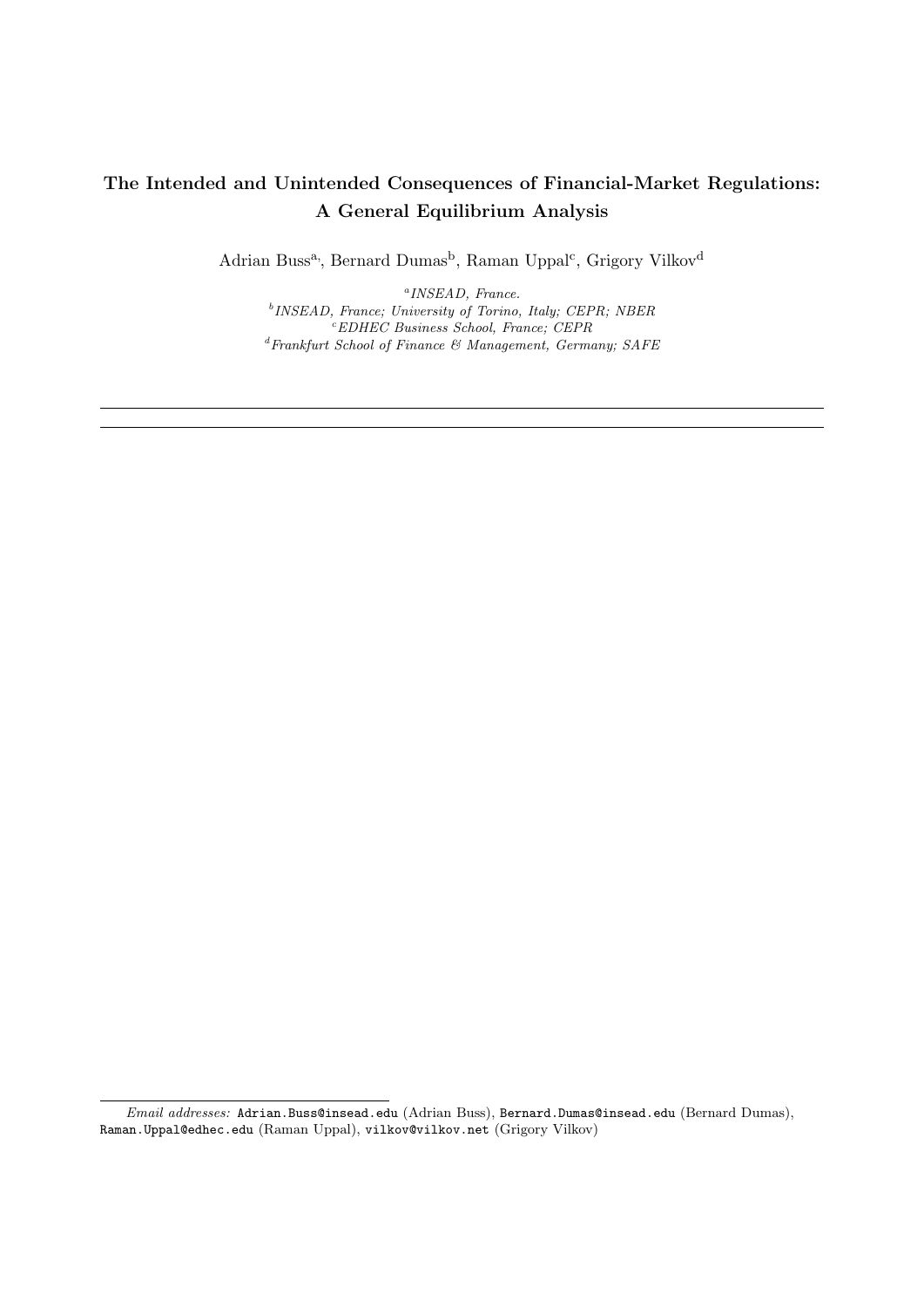## 1. Introduction

Financial markets have historically been regulated. This regulation is often motivated by the desire to discourage speculation and to limit negative externalities, where the behavior of an individual investor or institution can destabilize the financial market as a whole. The recent financial crisis, which has highlighted the negative feedback from financial markets to the real sector, has intensified the debate about the ability of financial-market regulations to stabilize financial markets and improve macroeconomic outcomes. In this paper, we study the intended and unintended consequences of various regulatory measures used to reduce fluctuations in financial as well as real markets and to improve welfare. The measures we study are the ones that have been proposed by regulators in response to the financial crisis: the Tobin financial-transactions tax, portfolio (short-sale) constraints, and borrowing (leverage) constraints.<sup>1</sup>

Our objective is to evaluate these three regulatory measures within the same dynamic, stochastic general equilibrium model of a production economy, and to compare within a single economic setting, both the intended and unintended effects of these different measures on the financial and real sectors.<sup>2</sup> The kind of questions we address are the following: Of the three regulatory measures we consider, which is most effective in stabilizing financial markets? What exactly is the channel through which each measure works? What will be the impact, intended or unintended, of this measure on other financial variables and the spillover effects on real variables? Would more tightly regulated markets be more stable and increase output growth or welfare?

The model we develop to address these questions has two central features. The first is the presence of two distinct motives for trading in financial markets: (i) labor income that is risky, so investors use financial markets for risk sharing; in this case, financial markets improve welfare; (ii) investors disagree about the state of the economy, so investors use financial markets to speculate, which generates "excess volatility" in asset prices that has negative feedback effects on the real sector and reduces welfare.<sup>3</sup>

<sup>1</sup>For example, on 1 August 2012, France introduced a financial-transactions tax of 0.20%; on 25 July 2012, Spain's Comisión Nacional del Mercado de Valores (CNMV) imposed a three-month ban on short-selling stocks, while Italy's Consob prohibited shortselling of stocks of 29 banks and insurance companies; and, tighter leverage constraints have been proposed following the subprime crisis: for instance, on 17 October 2008 the European Commissioner, Joaquin Almunia, said: "Regulation is going to have to be thoroughly anti-cyclical, which is going to reduce leverage levels from what we've seen up to now.'

<sup>&</sup>lt;sup>2</sup>The importance of relying on a general equilibrium analysis is highlighted in Loewenstein and Willard (2006) and Coen-Pirani (2005), who show that partial-equilibrium analysis can lead to incorrect inferences.

 $3$ Both policymakers and academics have recognized the importance of studying models with heterogeneous investors with different beliefs, among others, Hansen (2007), Sargent (2008), Stiglitz (2010), and Hansen (2010), who discuss the implications of the common beliefs assumption (for policy) and the intriguing possibilities of heterogeneous beliefs.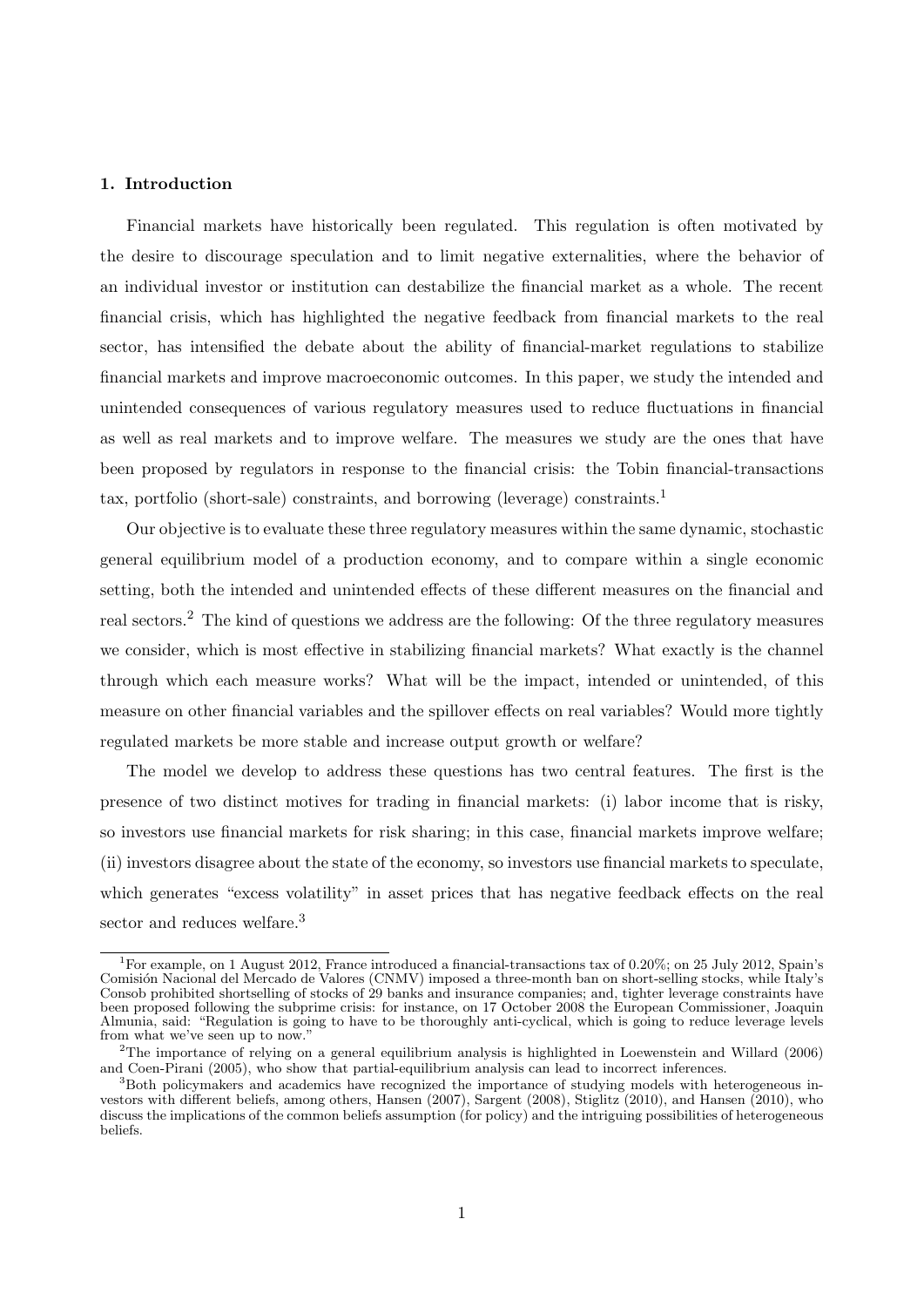Second, we study a production economy with endogenous growth, but with an additional risk that originates in financial markets itself, over and above the risk originating in the production system. This additional risk arises from the disagreement amongst investors: because in the eyes of each investor the behavior of the other investors seems fickle, it is seen as a source of risk. It is only in a setting with endogenous production that one can analyze the feedback from this financial-market risk to the real sector, and hence, the impact of financial-market regulation on the real sector.

These features of the model allow us to meet the twin challenge set by Eichenbaum (2010): to model simultaneously (i) heterogeneity in beliefs and persistent disagreement between investors and (ii) financial-market frictions, with risk residing internally in the financial system, rather than externally in the production system. The twin challenges are met here with one stroke because the heterogeneity of investor beliefs we model is a fluctuating, stochastic one so that it constitutes, indeed, an internal source of risk.<sup>4</sup>

The main finding of our paper is that all three regulatory measures we consider have similar effects on financial and macroeconomic variables: they reduce stock and bond turnovers, as well as the risk-free rate, and increase the equity risk premium, stock-return volatility, real investment and output growth. However, because the role of the bond and stock markets for risk sharing and speculation is different, only those regulatory measures that are able to reduce speculation without hurting risk sharing substantially improve welfare. For example, the borrowing constraint improves welfare because it limits speculation by restricting access to funds needed to implement speculative trading strategies, but has only a marginal effect on risk sharing because borrowing plays a minor role for risk sharing. Similarly, a transaction tax improves welfare because, while it allows for small frequent trades to hedge labor-income risks, it makes large and erratic speculative trades less profitable. In contrast, a limit on stock holdings, such as a short-sale ban, can lead to a decrease in welfare because it limits risk sharing severely, while reducing only partially speculative trading.

For further details, see the published version of the paper in Journal of Monetary Economics 81 (2016) 25–43.

<sup>4</sup> It constitutes, in fact, two internal sources of risk, which are correlated with each other: the heterogeneity of beliefs is stochastic and its volatility is also stochastic (with serial correlation), so that periods of quiescence in the financial market are followed by periods of agitation.